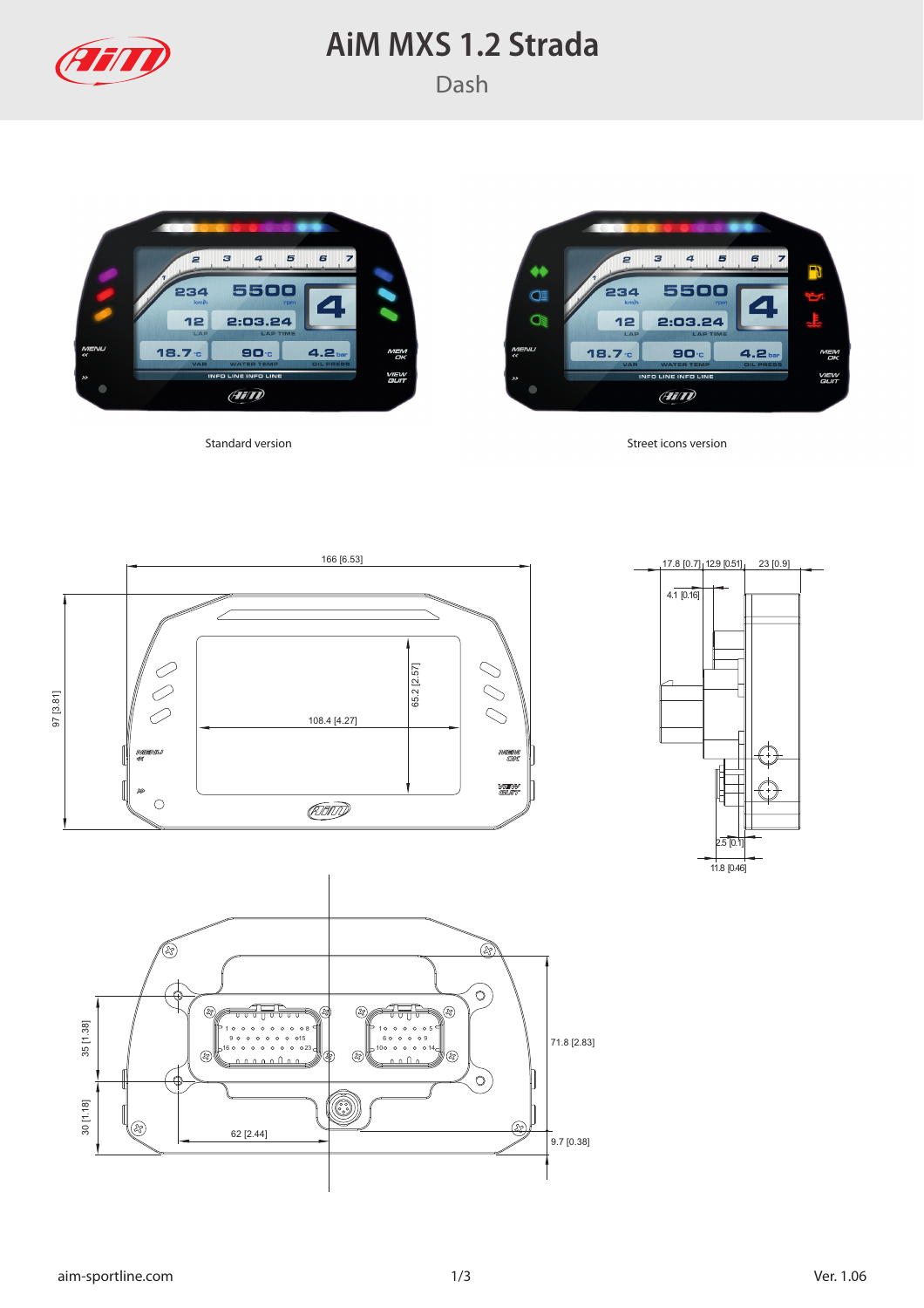

# **AiM MXS 1.2 Strada**

### **Technical specifications**

| <b>Display</b>              | 5" TFT                                                                 |
|-----------------------------|------------------------------------------------------------------------|
| <b>Resolution</b>           | 800x480 pixels                                                         |
| <b>Contrast</b>             | 600:1                                                                  |
| <b>Brightness</b>           | 700cd/m2 - 1,100 Lumen                                                 |
| <b>Ambient light sensor</b> | Yes                                                                    |
| <b>Alarm LEDs</b>           | 6 configurable RGB LEDs                                                |
| <b>Shift Lights</b>         | 10 configurable RGB LEDs                                               |
| <b>CAN</b> connections      | 2                                                                      |
| <b>ECU</b> connection       | CAN, RS232 or K-Line to 1,000+ industry leading ECUs                   |
| <b>External modules</b>     | GPS Module, Channel Expansion, TC Hub, Lambda Controller, SmartyCam HD |
| <b>Analog inputs</b>        | 8 fully configurable, max 1,000 Hz each                                |
| <b>Digital inputs</b>       | 1 Speed input, coil RPM input                                          |
| <b>Digital outputs</b>      | $1(1$ Amp max)                                                         |
| <b>Second CAN</b>           | Yes                                                                    |
| <b>Body</b>                 | Anodized Aluminum                                                      |
| <b>Pushbuttons</b>          | Metallic                                                               |
| <b>Connectors</b>           | 2 AMP connectors + 1 Binder connector                                  |
| <b>Dimensions</b>           | 169.4x97x23 mm                                                         |
| Weight                      | 480 g                                                                  |
| <b>Power consumption</b>    | 400 mA                                                                 |
| Waterproof                  | <b>IP65</b>                                                            |
|                             |                                                                        |

### **Part numbers**

| XA3MXSST12A010        | MXS 1.2 Strada with CAN harness (ECU)                                          |
|-----------------------|--------------------------------------------------------------------------------|
| XA3MXSST12A020        | MXS 1.2 Strada with OBD harness CAN+K (ECU)                                    |
| <b>XA3MXSST12I010</b> | MXS 1.2 Strada Street icons version with CAN harness (ECU)                     |
| <b>XA3MXSST12I020</b> | MXS 1.2 Strada Street icons version with OBD harness CAN+K (ECU)               |
| V02573320             | ECU CAN harness for MXS 1.2 Strada                                             |
| V02573340             | OBD harness for MXS 1.2 Strada                                                 |
| V02573330             | 23 pins AMP connector harness for MXS 1.2 Strada - Standard version (optional) |